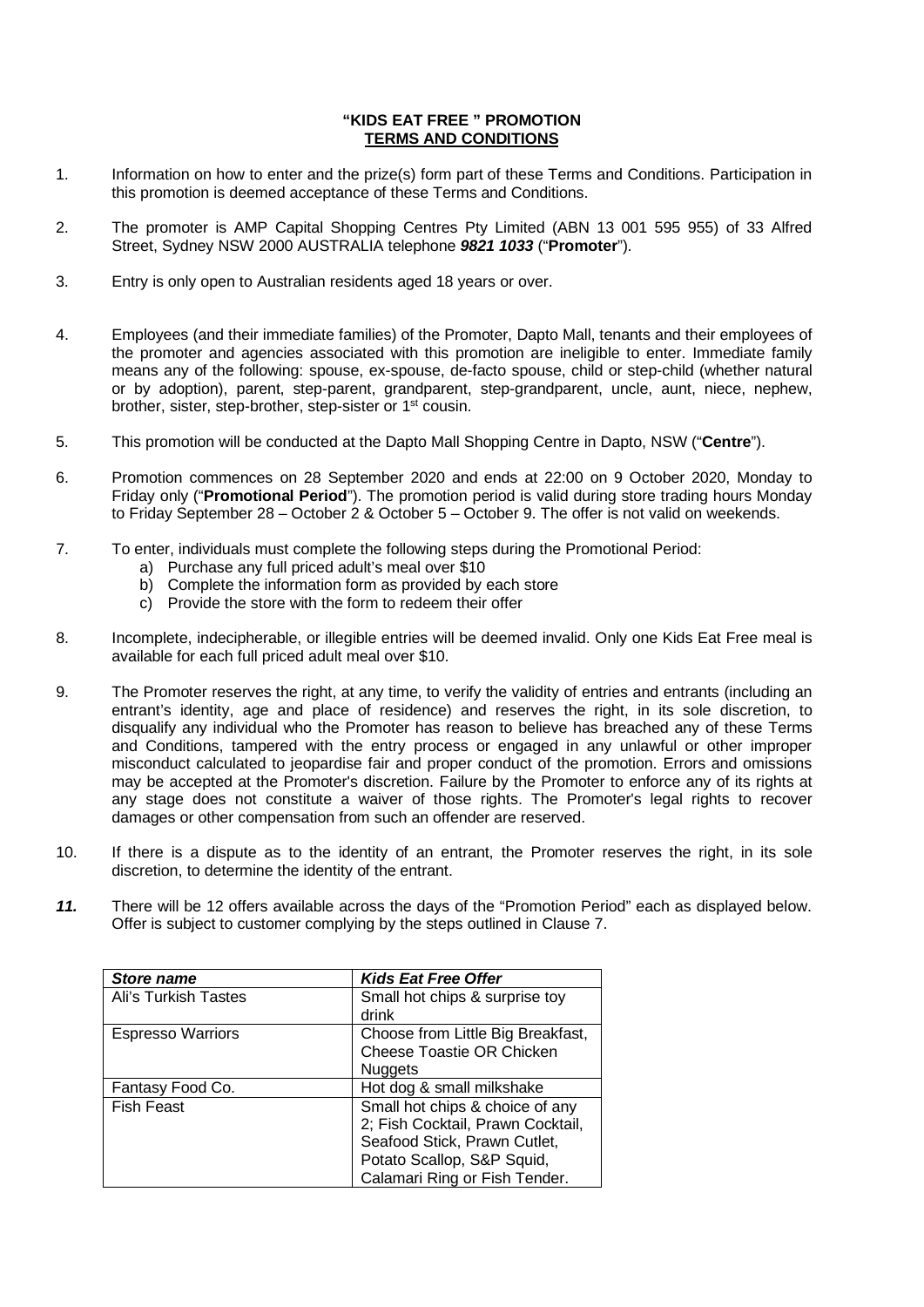| <b>HK Asian Kitchen</b> | Choose from honey chicken and<br>rice OR 4 mini spring rolls and<br>rice.                                                         |
|-------------------------|-----------------------------------------------------------------------------------------------------------------------------------|
| Michel's Patisserie     | Choose from kids sandwich<br>(cheese, vegemite or peanut<br>butter) with a juice or small pop-<br>top OR any mini pie or roll.    |
| Subway                  | Kids 6-inch sub                                                                                                                   |
| Sunny's Tokyo Sushi     | Baby pack sushi rolls (tuna,<br>avocado, cucumber chicken) & a<br>small bottle of water).                                         |
| The Shed                | Choose from cheese toastie with<br>small milkshake OR pop-top OR<br>chicken nuggets and fries with<br>small milkshake OR pop-top. |
| Wendy's                 | Small milkshake & pup-dog                                                                                                         |

- 12. The Promoter's decision is final and no correspondence will be entered into.
- 13. There is no limit on the amount of available prizes to be claimed during this promotion.
- 14. The following conditions apply to the prize(s): as per clause 7, all conditions must be met, the form must be provided to the store and the spend condition of the offer be satisfied.
- 15. If any prize (or part of any prize) is unavailable, the Promoter, in its discretion, reserves the right to substitute the prize (or that part of the prize) with a prize to the equal value and/or specification, subject to any written directions from a regulatory authority.
- 16. Prizes, or any unused portion of a prize, are not transferable or exchangeable and cannot be taken as cash, unless otherwise specified.
- 17. Entrants consent to the Promoter using their name, likeness, image and/or voice in the event they are a winner (including photograph, film and/or recording of the same) in any media for an unlimited period without remuneration for the purpose of promoting this promotion (including any outcome), and promoting any products manufactured, distributed and/or supplied by the Promoter.
- 18. If this promotion is interfered with in any way or is not capable of being conducted as reasonably anticipated due to any reason beyond the reasonable control of the Promoter, including but not limited to technical difficulties, unauthorised intervention or fraud, the Promoter reserves the right, in its sole discretion, to the fullest extent permitted by law: (a) to disqualify any entrant; or (b) subject to any written directions from a regulatory authority, to modify, suspend, terminate or cancel the promotion, as appropriate.
- 19. Nothing in these Terms and Conditions limits, excludes or modifies or purports to limit, exclude or modify the statutory consumer guarantees as provided under the Competition and Consumer Act, as well as any other implied warranties under the ASIC Act or similar consumer protection laws in NSW ("**Non-Excludable Guarantees**"). Except for any liability that cannot by law be excluded, including the Non-Excludable Guarantees, the Promoter (including its respective officers, employees and agents) excludes all liability (including negligence), for any personal injury; or any loss or damage (including loss of opportunity); whether direct, indirect, special or consequential, arising in any way out of the promotion.
- 20. Except for any liability that cannot by law be excluded, including the Non-Excludable Guarantees, the Promoter (including its respective officers, employees and agents) is not responsible for and excludes all liability (including negligence), for any personal injury; or any loss or damage (including loss of opportunity); whether direct, indirect, special or consequential, arising in any way out of: (a) any technical difficulties or equipment malfunction (whether or not under the Promoter's control); (b) any theft, unauthorised access or third party interference; (c) any entry or prize claim that is late, lost,